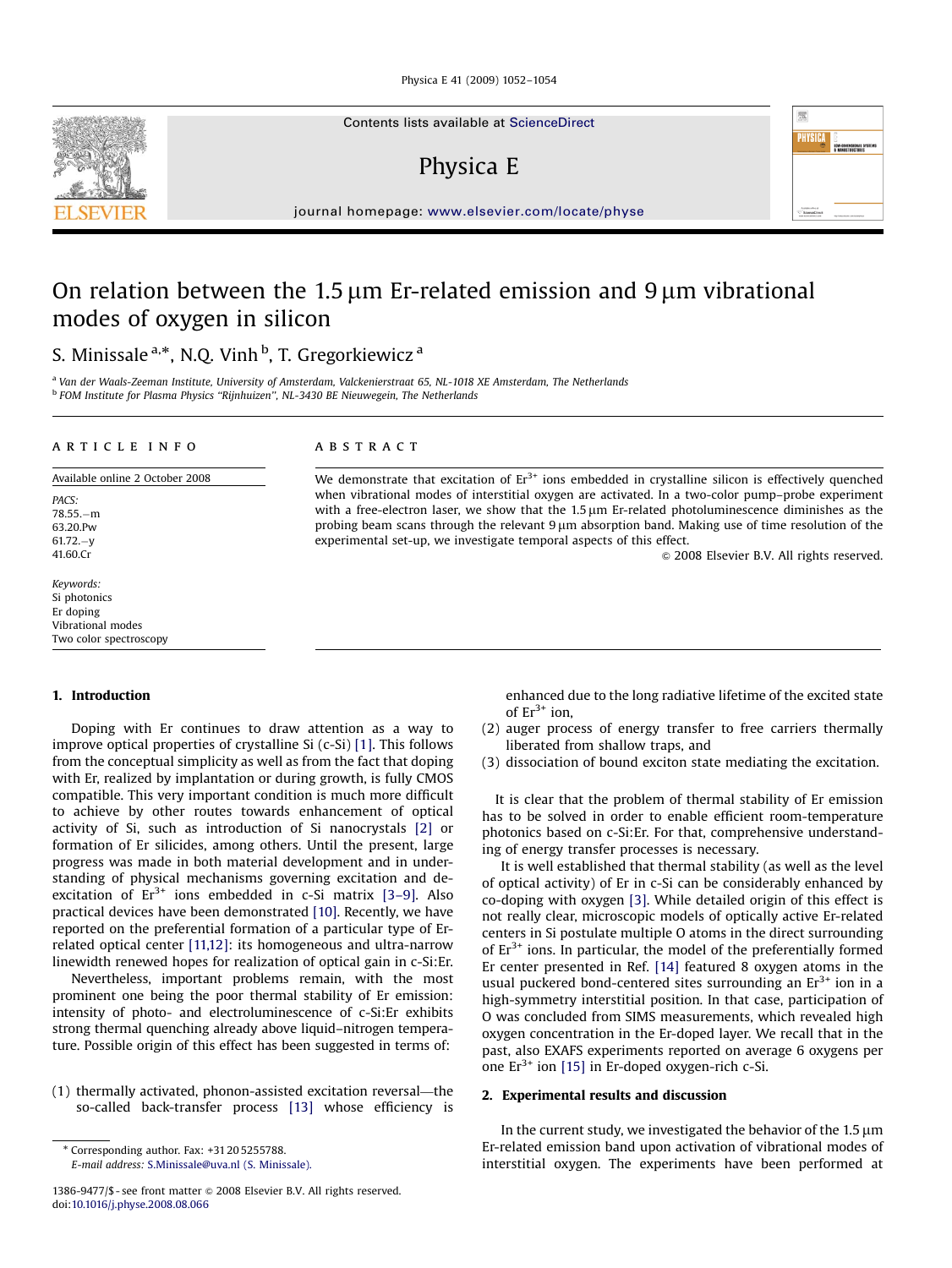$T = 4$ K on a multinanolayer Si/Si:Er structure where the aforementioned preferential formation of a single Er-related optical center is realized—for details see Ref. [\[11\]](#page-2-0). The sample is excited by a band-to-band pump pulse from the Nd:YAG laser, and then, with a tunable delay, by a mid-infrared free-electron laser (FEL) pulse, whose wavelength is scanned in the region of the  $9 \mu m$ vibrational band of oxygen [\[16\].](#page-2-0) The result of the two-color (2C) experiment is depicted in Fig. 1. In the vertical axis we plot the percentage of Er-related PL intensity left after the quenching provoked by the FEL pulse normalized to the PL intensity recorded without FEL excitation. We note that the spectral characteristics of the quenching effect reproduce very well the  $9 \mu m$  absorption band related to local vibrational modes of Si–O–Si ''molecule''.

Fig. 2 illustrates temporal characteristics of this resonant quenching of Er PL induced by the activation of Si–O–Si vibrational mode.

Fig. 2a shows the magnitude of the effect, with FEL set to  $\lambda = 8.84 \,\mu$ m, as a function of delay time  $\Delta t$  between the pump



Fig. 1. Er PL intensity left after IR excitation, normalized to the intenisity recorded without IR excitation, in function of the IR excitation wavelength. In addition to the wavelength independent quenching (of approximately 37%) a clear resonant effect (quench value  $~\sim$ 48%) can be distinguished. Its spectral characteristics are coincident with the well-known  $9 \mu m$  vibrational band of interstitial oxygen.

(Nd:YAG) and the probe (FEL) pulses. We note two important features of the quenching effect:

- Firstly, the reduction of PL intensity commences simultaneously with the onset of the FEL pulse. The experimentally recorded decay time ( $\tau_{\text{Q}} \approx 60 \,\mu s$ ) is clearly longer than the detector response time of  $\tau_{PMT} \approx 30 \,\mu s$  and therefore reflects the additional non-radiative decay of excited Er induced upon FEL illumination.
- Secondly, the quenching level is independent of the delay time, being determined exclusively by the number of IR photons in the FEL pulse. This confirms that FEL introduces a PL quenching process with the specific rate, and therefore the quench magnitude is directly proportional to number (concentration) of excited  $Er^{3+}$  ions available at that particular moment.

It is interesting to note that the rate of decrease of luminescence after FEL excitation changes when different FEL wavelengths are applied. Fig. 2b shows three different PL transients for FEL at different wavelengths (all fired at  $\Delta t = 100 \,\mu s$  after the YAG excitation), namely 8.84, 7.5 and 7  $\mu$ m. It is clear that two different components are present in the decay, a fast one changing with the FEL wavelength and a slow one, equal for all of them. The fast decay time is  $\sim 60 \,\mu s$  for 8.84  $\mu$ m, i.e. for the maximum of the quenching effect depicted in Fig. 1 and increases to  $\sim$ 100  $\mu$ s for FEL set to 7.5 and 7  $\mu$ m. The increase of decay time for FEL wavelengths away from resonance is a further confirmation for the existence of the resonant quenching (activation of Si–O–Si vibrational mode) superimposed on nonresonant quenching, most probably due to lattice heating by two-phonon absorption.

A further difference of the quenching effect on FEL wavelength can be found in [Fig. 3,](#page-2-0) which shows quenching of Er PL for the three chosen FEL wavelengths  $(8.84, 7.5 \text{ and } 7 \mu \text{m})$  for a large time difference between the pump and the probe pulses. We again conclude that the quench changes drastically when FEL wavelengths move away from resonance. When the FEL pulse is applied before the pump—negative delay times in [Fig. 3](#page-2-0)—the quenching is due to the effective higher temperature of the matrix. The higher ''on resonance'' quench we associate then with the increase of absorption due to oxygen. At the same time, since the PL signal due to exciton recombination is independent of the FEL wavelength (not shown) we conclude that the enhanced photon absorption takes place in the Er-doped layer: in that way the "effective" matrix temperature experienced by  $Er^{3+}$  ions, and affecting their emission, must be considerably higher than the



Fig. 2. (a) Er PL transient for different FEL-YAG delay times (FEL set to  $\lambda = 8.84 \,\mu$ m) and (b) normalized Er PL transients for FEL at three different wavelengths of 8.84, 7.5 and 7 µm, fired at  $\Delta t = 100$  µs.